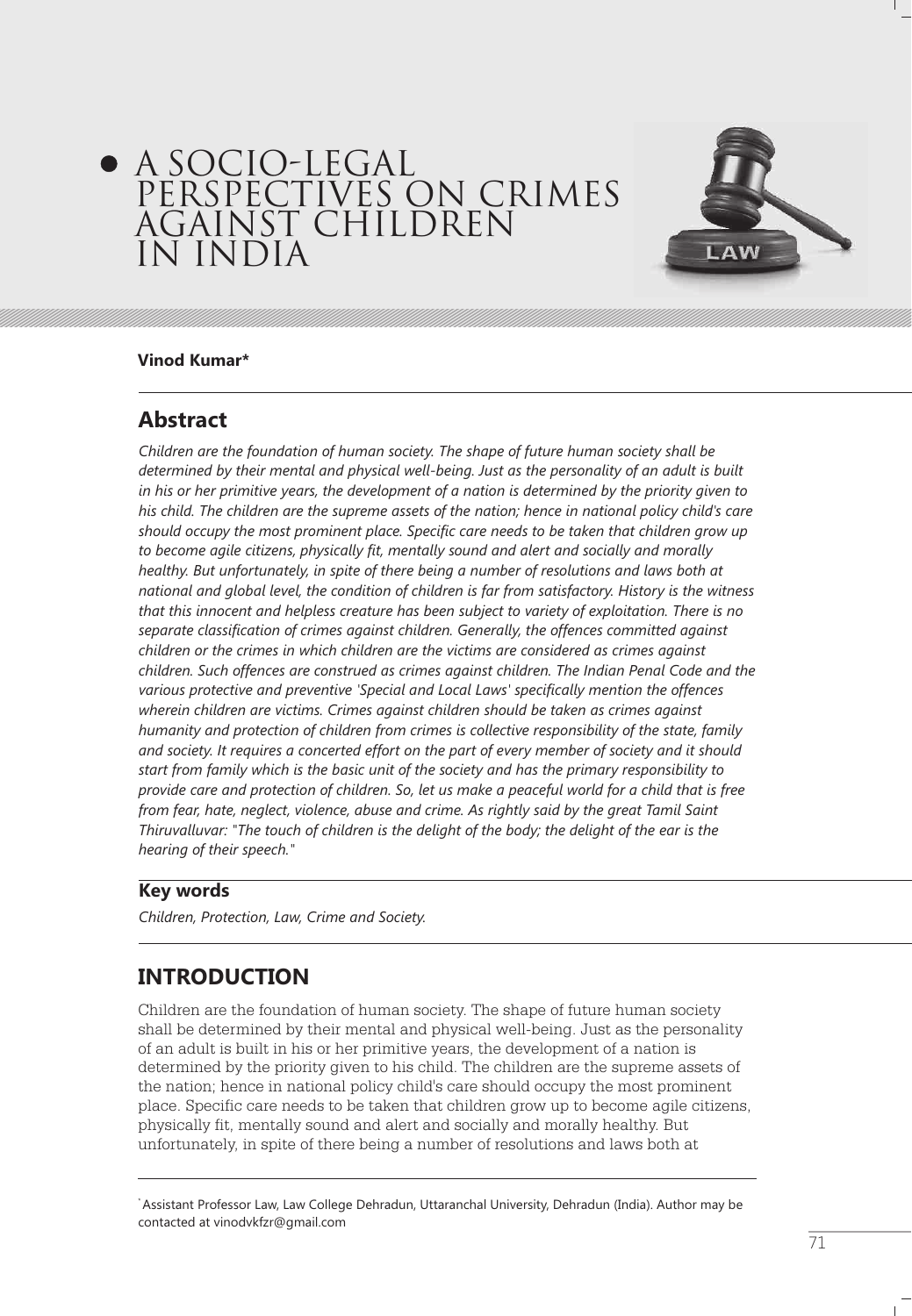national and global level, the condition of children is far from satisfactory. History is the witness that this innocent and helpless creature has been subject to variety of exploitation.<sup>1</sup>

# **CRIMINAL ISSUES RELATED WITH CHILDREN**

There is no separate classification of crimes against children. Generally, the offences committed against children or the crimes in which children are the victims are considered as crimes against children. Such offences are construed as crimes against children. The Indian Penal Code and the various protective and preventive 'Special and Local Laws' specifically mention the offences wherein children are victims. The issues in which children are victimized and abused can be categorized as follows:

# **a) Child Soldiers**

According to Human Rights Watch thousands of children are serving as soldiers in armed conflicts around the world. These include boys and girls serving in government forces and in armed opposition groups. These child soldiers may fight on the front lines, participate in suicide missions and act as spies, messengers, or lookouts. Girls may be forced into sexual slavery. Many child soldiers are abducted or recruited by use of force while others join out of desperation in belief that armed groups would offer them best chance for survival. As an estimate thousands of children below the age of 18 are currently fighting in wars in at least 14 countries worldwide such as Afghanistan, Burma, Central African Republic, Chad, Colombia, Democratic Republic of Congo, Iraq, Somalia, Philippines, South Sudan, Sudan, Thailand, Yemen, including India where Maoist "Naxalite" rebels in the Chhattisgarh region use children as soldiers. They induct children as young as 6 into children's associations and use children as young as 12 in the armed squads where they receive weapons training and participate in the armed encounters with government's security forces.<sup>2</sup>

Children are more vulnerable to military recruitment due to their emotional and physical immaturity. They can be easily manipulated and drawn into violence because they are too young to resist or understand the nature and consequences of their acts. Further, technological advances in weaponry and the proliferation of small arms have contributed to the increased use of child soldiers because lightweight automatic weapons are simple to operate, easily accessible and can be used by children as easily as adults. Sometimes children join armed groups out of economic or social pressure, or because they believe that the group will offer food or security. Both girls and boys are used as child soldiers. In some conflicts, girls may be raped or given to military commanders as "wives." In some countries, former child soldiers are getting assistance from the States to locate their families, getting back into school, receiving vocational training and are entering into civilian life. Sometimes children are forced to commit atrocities against their own family members or neighbours. Such practices stigmatized the children and it becomes impossible for them to return to his home or community.<sup>3</sup>

3

<sup>1</sup> M.B. Jameel, "Menace of Child Labour", paper published in *Souvenir* of National Seminar on Child Rights in the Background of the U.N. Convention on the Rights of Child, 1989, organised by the Department of Law, Dr. Ambedkar College, Nagpur on 15<sup>th</sup> & 16<sup>th</sup> February, 2004, at 73

Available at: http://www.hrw.org/topic/childrens-rights/child-soldiers [visited on 29<sup>th</sup> August, 2014]

Available at: *http://www.hrw.org/sites/default/files/Resource%20Pack%202012\_updated\_0.pdf.* [visited on 29<sup>th</sup> August, 2014]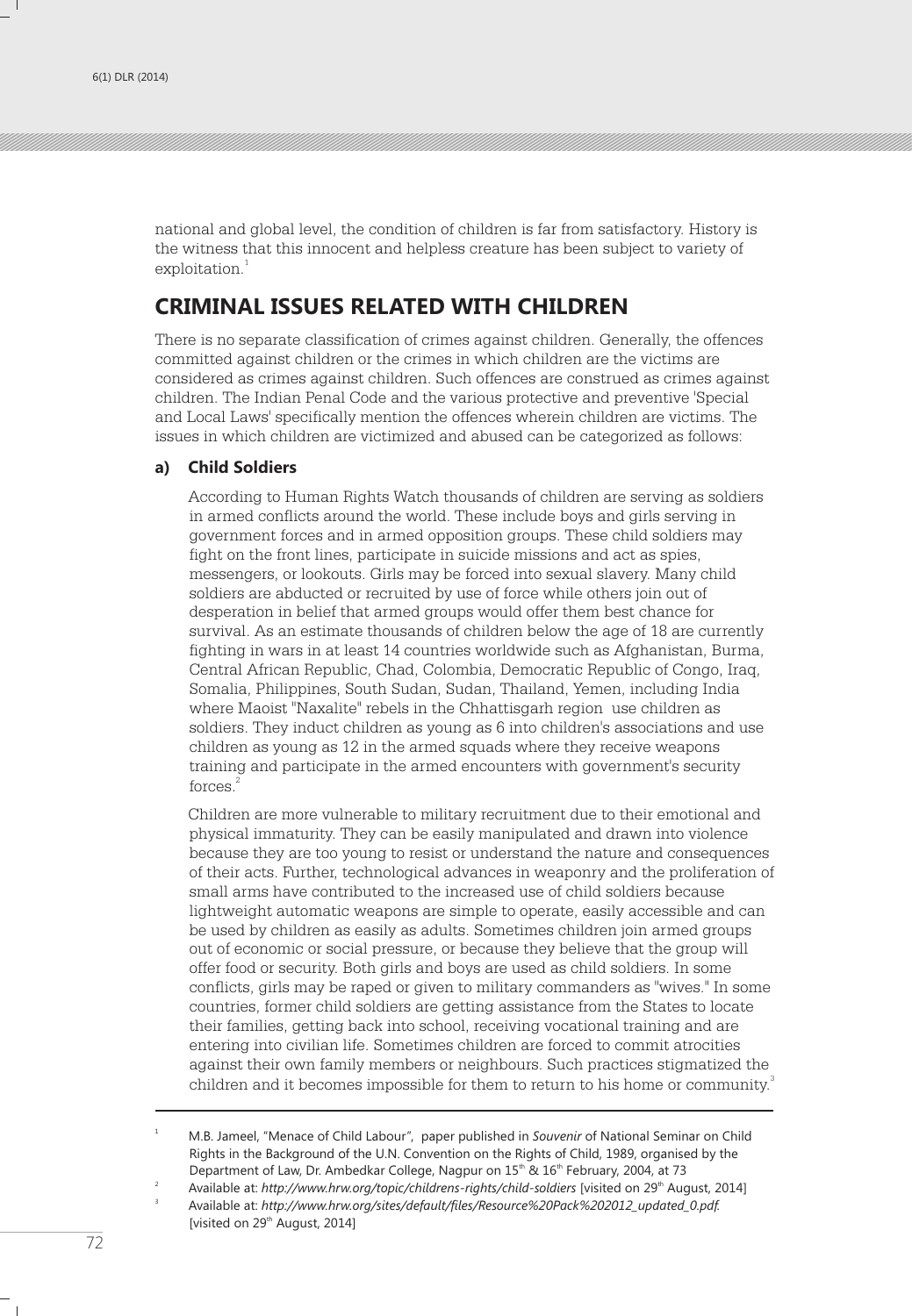

# **b) Child Pornography**

Internet has proved to be one of the greatest technological inventions of the 20th century. Unfortunately the same advances in computer and telecommunication technology that allow our children to reach out to new sources of knowledge and cultural experiences are also leaving them vulnerable to exploitation and harm by computer-sex offenders. While on-line computer exploration opens a world of possibilities for children, expanding their horizons and exposing them to different cultures and ways of life, they can be exposed to dangers as they hit the road exploring the information highway.<sup>4</sup> Statistics reveal that *'Paedophiles'*<sup>5</sup> have easy access to children through the means of Internet. Child molesters are using the electronic superhighway to look for victims. The Internet is the paedophiles playground, because it affords them anonymity, and they can use newsgroups, chat rooms, and e-mail to exchange information about child pornography and interact with children. There are computer bulletin boards set up specifically for the seduction of children. They lure kids in with games and establish relationships with them on-line. Then they arrange to meet face-to-face. Chat rooms and instant/private messages are two main tools which paedophiles use to contact children on-line. Paedophiles use the Internet to share "trade secrets," *i.e.* how to change identities, forge passports, and smuggle children. Paedophiles use the Internet for "virtual validation" of their activities within their circles of fellow paedophiles, so they feel accepted and consider their sexual interest in children normal. There are individuals who attempt to sexually exploit children through the use of on-line services and the Internet.<sup>6</sup>

One of the most common forms of cyber crimes against children is "child cyber pornography." Child cyber pornography has become the most controversial topic arising from the use of Internet in recent years. It is a form of commercial sexual exploitation of children by the use of Internet and is in great demand. Sexually explicit material exists on the Internet. Child pornography has developed into a multi-billion dollar industry, which can be run from within the exploiter's home. Every photograph or videotape of child pornography is evidence of that child's abuse.<sup>7</sup> In child pornography, the service provider misrepresents his identity and dispatches a mail to a child user of computer for sending photographs for a carrier of fashion or modelling, with an offer incentive or money and sometimes they assure their victims that such pictures are for personal or confidential use. When they receive such pictures they interpolate the same through graphic programme and convert them to pornographic pictures such as putting their face of the victim on the nude body of the person or convert them into intimate postures and releases through Modem by users without the knowledge of the victim.<sup>8</sup>

### **c) Child Beggars**

Beggary is an accepted way of life for a large section of orphan, destitute and

<sup>4</sup> th Available at: *http://www.fbi.gov/cgi-bin/outside.cgi?http://www.missingkids.com* [visited on 30 September, 2014).

<sup>5</sup> *Adults engaged in Sexual Crimes against Children.*

<sup>6</sup> th Available at: *http://www.fbi.gov/filelink.html?file=/publications/pguide/parentsguide.pdf* [visited on 24 August, 2014]

Asha Bajpai, *Child Rights in India: Law, Policy and Practice,* Oxford University Press, New Delhi, 2004, pp. 251-252

<sup>8</sup> Raghunath Patnaik, "Vulnerability of Children through Cyber Crimes", XXX(2&3) *Indian Bar Review*, 2003, pp.406-407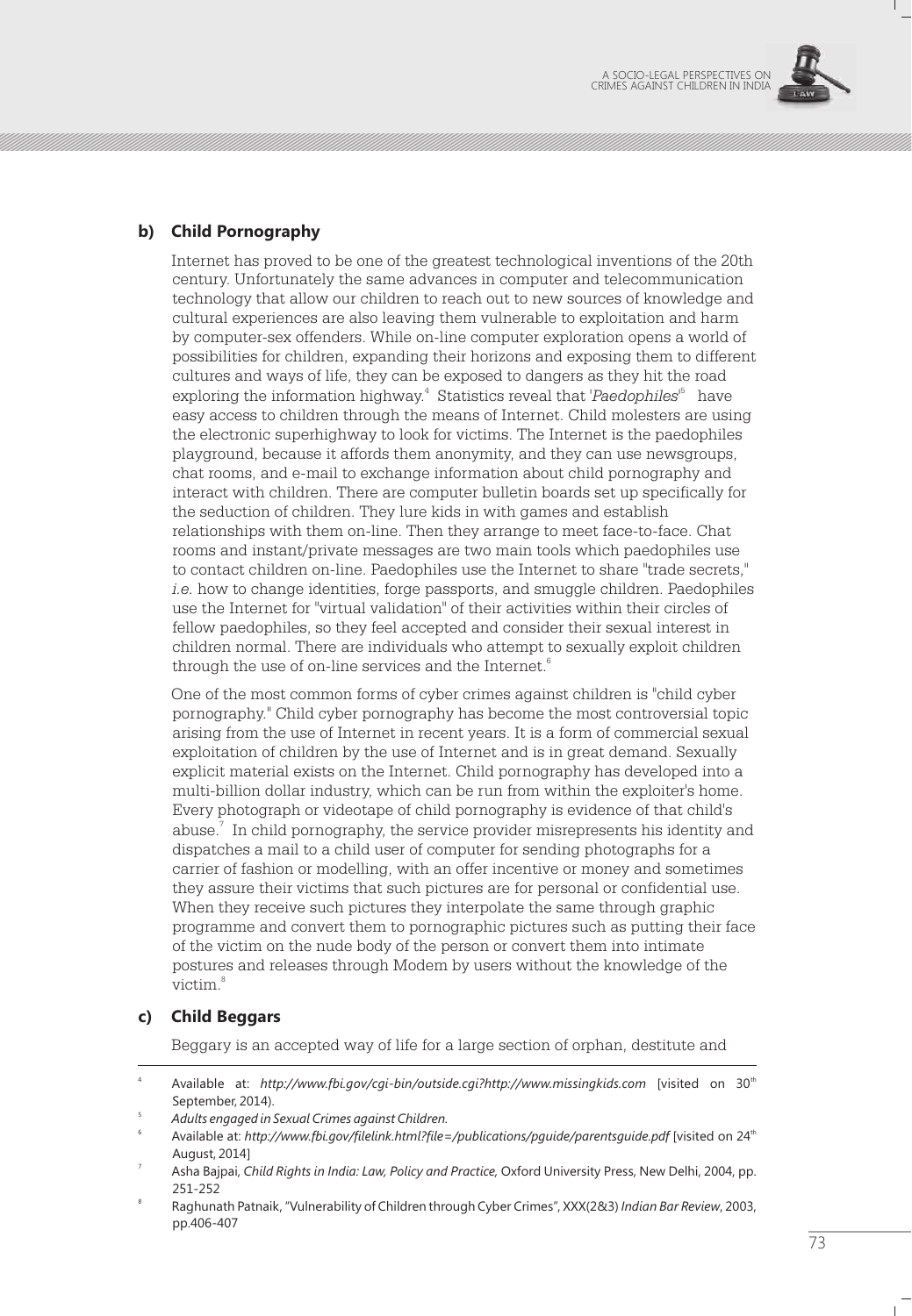neglected children in our society. In urban areas we often come across children operating alone or in groups, soliciting money or food for privately run orphanages or homes. Apart from these a large number of children fend for their survival alone or in informal groups of two or three. These children can be seen making appeals for private charity in various ways in the railway stations, bus stands, religious places, busy markets and picnic spots. Such children are usually from poor families where the parents are unable to provide care, support or guidance for them. Sometimes child beggars may adopt the way of life of their parents. Such children often become part of organized gangs of beggars and are often the victims of the beggary evil. In India child beggars are handled in different manner and treated as a neglected child in terms of the children Act. Some children leave home and resort to begging due to disorganization in the family or death of parents, or loss of mother or father, maltreatment or neglect by parents. Sometimes even beggars kidnap children and mutilate them in order to use them as their pawns in beggary.<sup>9</sup>

In India, hundreds of thousands of children are being forced to beg. Many of the children are trafficked into gangs, some are kidnapped, others may have been handed over by their family out of desperation or because they have been duped. As per an estimate every year some 44,000 children fall into the clutches of these gangs. Children are trained to approach certain kinds of people and use certain mannerisms to extract even more money. The earnings of the children are handed over to the gang masters and if a child does not make their target that day they are beaten and tortured by them. Many child beggars are addicted to solvents, alcohol and *charas*.<sup>10</sup> This helps the children to forget where they are, but it also helps the gang masters to keep them under control. Often children are maimed by the criminal gangs because disabled children get more money as compared to healthy ones and it increases the profit of criminal gangs. Often these maimed child beggars are terrified of speaking out and they say their limbs just disappeared or were damaged in an accident.<sup>11</sup>

#### **d) Child Sex Tourism**

Child Sex Tourism (CST) is the sexual exploitation of children by a person or persons who travel from their home district, region or country in order to have sexual contact with children. Child sex tourists can be domestic travellers or they can be international tourists. Child sex tourism often involves the use of accommodation, transportation and other tourism-related services which facilitate the contact with children and enable the perpetrator to remain fairly  $12$  inconspicuous in the surrounding population and environment.<sup>12</sup> Commercial Sexual Exploitation of Children (CSEC) is a term that describes the sexual abuse of children in exchange for cash or compensation, given either directly to the child or to a third party. There are various forms of commercial sexual exploitation of children and one of the forms of commercial sexual exploitation of children is child sex tourism which is related to the travel and tourism industry. The term 'child sex tourism' refers to acts perpetrated by travellers or by those

<sup>9</sup> Rubina Iqbal, "Begging: A Growing Menace in India," 2(8) *IJARMSS,* 2013, at 3, available at: http://www.academia.edu/5450637/BEGGING\_A\_GROWING\_MENACE\_IN\_INDIA [visited on 28<sup>th</sup> August, 2014]

<sup>&</sup>lt;sup>10</sup> Powerful Afghan hashish often laced with opium.

<sup>11</sup> th Available at: *http://www.dfn.org.uk/info/slavery/42-information/slavery/93-beggary* [visited on 29 August, 2014]

<sup>&</sup>lt;sup>12</sup> Available at: *http://www.ecpat.net/sites/default/files/cst\_faq\_eng.pdf* [visited on 5<sup>th</sup> October, 2014]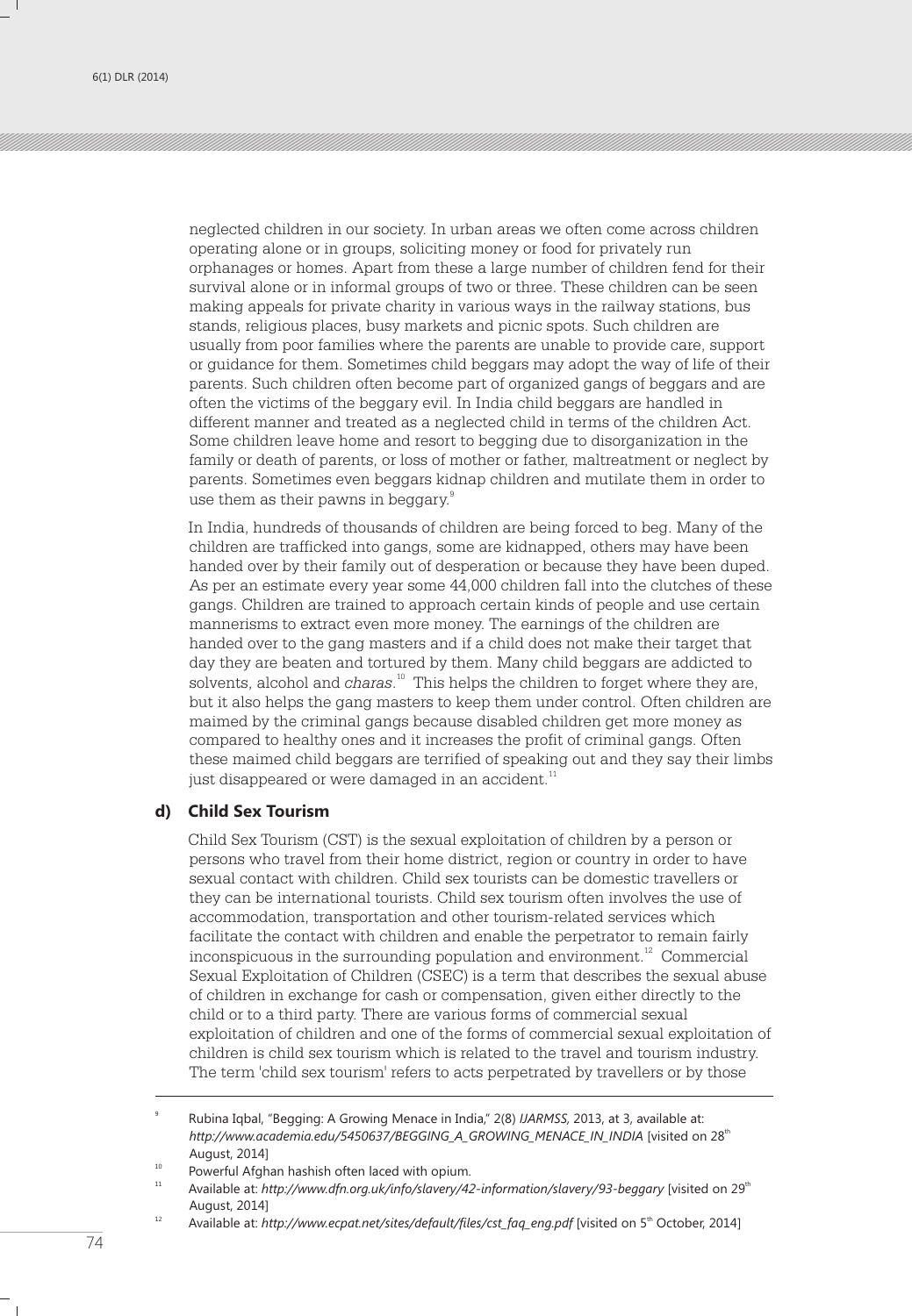

who use their status as a tourist in order to sexually exploit children. Child sex tourism can said to be a sub-type of child prostitution having links with tourism industry where child victims are treated as sexual and commercial objects to facilitate the generation of profit.<sup>13</sup>

There is one popular belief that poverty is the main cause of commercial sexual exploitation of children but this is not so. One factor which is responsible for sexual crimes against children is the demand for sexual contact with children. Opportunistic individuals and organized criminals take advantage of the demand for child sex by generating a constant supply of vulnerable children. They identify potential victims and bring the supply to the demand, creating a veritable child sex market. As a result, vulnerable and victimized children become a means of massive profit generation for these opportunists. Child sex tourists basically are of three types *i.e.* 'paedophiles,' 'preferential child sex tourist' and 'situational child sex tourists.' One misconception about child sex tourism is that all child sex tourists are paedophiles but in reality the majority of child sex tourists are "situational child sex tourists" who abuse children as a means of experimentation. On the other hand the preferential child sex tourist displays an active sexual preference for children and he will generally search for pubescent or adolescent children.<sup>14</sup>

### **e) Child Marriage**

Child marriage is a marriage of individuals before they attain the age of adulthood. The Indian law recognises 18 years for girls and 21 years for boys as the age of adulthood for the purpose of marriage. Child marriage is a violation of the rights of the child as child marriage below a certain age is blatant child abuse. Any marriage before this minimum age is termed as child marriage. Here, adults take the decision and children are forced into marriage without proper understanding or knowledge. Once married she is expected to carry out different obligations arising out of marriage, including responsibilities towards <sup>15</sup> the spouse, the family and society. In Rajasthan on *Akshay Tritiya* which is popularly known as *Akha Teej* hundreds of child marriages are openly performed. *Akha Teej* is regarded as the most auspicious day for celebrating marriages. On this day even infants, who have just been born or are only a few years old and cannot even sit or walk, are married. The child brides or the bridegroom do not understand the solemnity of these ceremonies, but for elders it is the safest and most tested way of keeping property and money within the family and of preserving the chastity of their daughters. These types of marriages are greatly prevalent in Rajasthan, but in other States also there are several incidents of child marriages. <sup> $16$ </sup> There is no single cause of child marriage. The reasons behind this continuing practice are manifold. Child marriages are deeply entrenched in the socio-economic context of backwardness, poverty, illiteracy, patriarchy and feudalism, falling sex-ratio, backward status of women in general characterised by social malpractices like dowry, female feticide and infanticide and also certain traditional/religious/cultural practices in each region. Researcher is of the view that apart from these causes political patronage

<sup>&</sup>lt;sup>13</sup> Available at: *http://www.thecode.org/csec/background* [visited on 14<sup>th</sup> October, 2014]

<sup>14</sup> *Ibid.*

<sup>15</sup> Aparna Bhatt, Aatreyee Sen & Uma Pradhan (eds.), *Child Marriages and the Law in India,* Human Rights Law Network, New Delhi, 2005, at 11

<sup>&</sup>lt;sup>16</sup> Asha Bajpai, *Child Rights in India: Law, Policy and Practice, Oxford University Press, New Delhi, 2004,* pp.212-214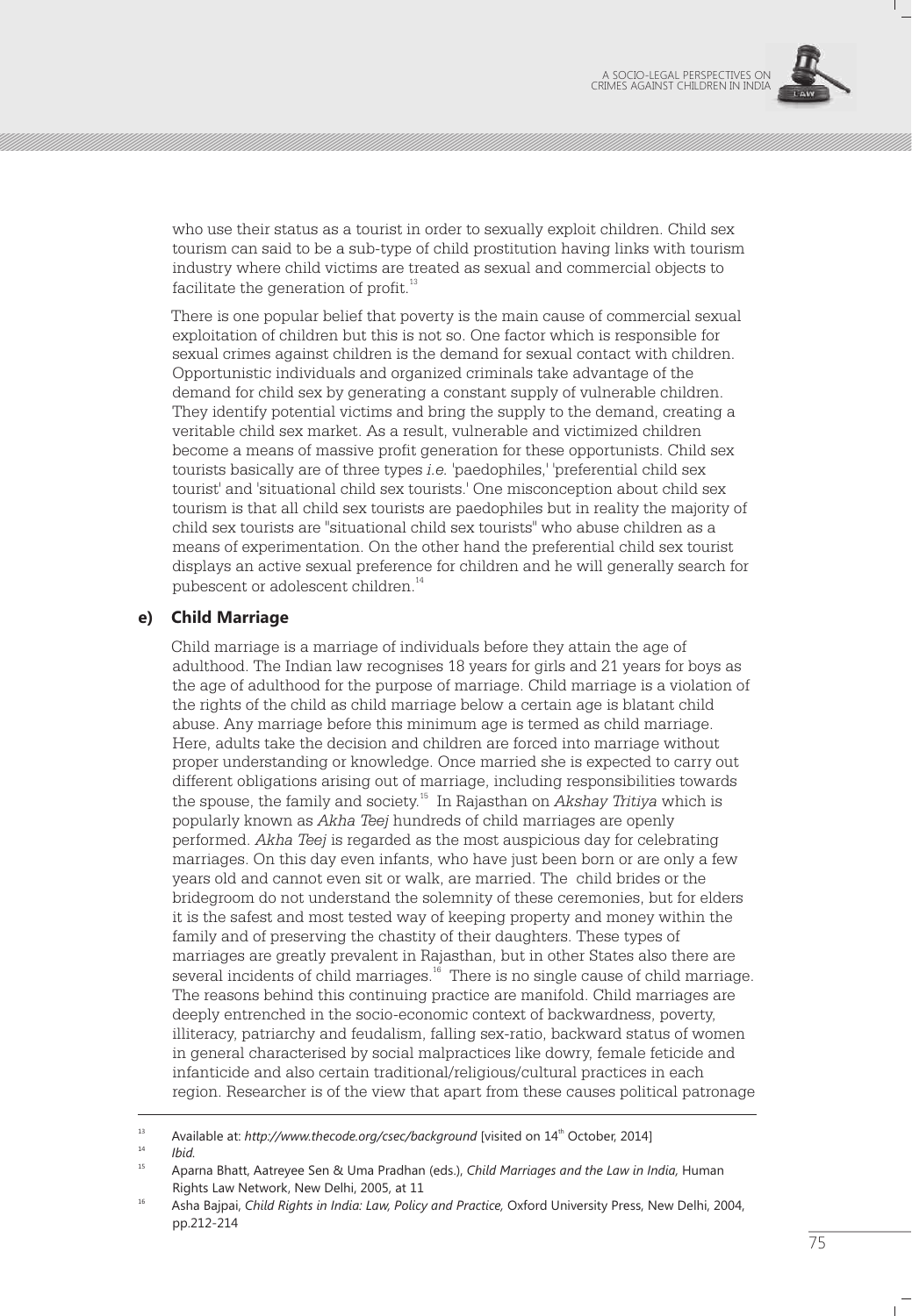and poor implementation of laws are also major factors of child marriages in India.

Child marriage leaves an impact on the health and general well being of the children. It takes a toll on further development of the child with physical, intellectual, psychological and emotional detriments. Young brides also run the risk of catching diseases from their respective spouses, as older husbands often engage in sexual relations with other women outside the marriage. Young married girls do not have bargaining power in the marriage and therefore cannot negotiate safe sex and are deemed vulnerable. $17$  Child marriage is thus child abuse and a violation of the human rights of the child. It has an extremely deleterious effect on the health and well being of the child. It is a denial of childhood and adolescence; it is a curtailment of personal freedom and opportunity to develop to a full sense of selfhood as well as a denial of psychosocial and emotional well being and it is a denial of reproductive health and educational opportunities. The girl child is the most affected and suffers irreparable damage to her physical, mental, psychological and emotional development.<sup>18</sup>

#### **f) Child Foeticide**

Crimes against children are not committed only after he/she comes in this world but it can be even before he/she takes birth in this world of crimes. Female feticide or the selective abortion of a female feotus is becoming increasingly common nowadays. Female infanticide has a long history in India and chillingly each region has had its own established, traditional way of killing infant girls, methods that include drowning the baby in a bucket of milk, or feeding her salt, or burying her alive in an earthen pot. Female feticide is the selective abortion/elimination of the girl child in the womb itself, done deliberately after the detection of the child's gender through medical means. This is usually done under family pressure from the husband or the in-laws or even the woman's parents. However, female feticide is a far more heinous sin than the age old practice of killing an unwanted child. The root cause for female feticide lies within the cultural norms as well as the socio-economic policies of the country where this practice prevails. Preference for the male child; age old custom of dowry system; deteriorated status of women in society; legalization of abortion in India; illegal sex determination are reasons for this heinous practice. Further, industrialization of the health sector has further strengthened the selective sex abortion because with the advent of CVS, amniocentesis and Ultrasound, sex determination of the feotus has become much easier than it was earlier. Results of female feticide are steep decline in sex ratio, increase in female trafficking, rape and sexual assault on women/girls and population decline.<sup>19</sup> The sexselective abortion has become another technique to murder girls by use of prenatal sex determination. Pre-natal diagnostic techniques involve two main technologies, *i.e.* amniocentesis and ultra-sonography. In India, pre-natal sex determination test relies mostly on the ultra-sonography which is easier and

<sup>&</sup>lt;sup>17</sup> Heman Barua, Pradeep Kumar Apte, "Care and Support of Unmarried Adolescent Girls in Rajasthan," XLIL(44) *Economic and Political Weekly*, November 3-9, 2007, at 26

<sup>&</sup>lt;sup>18</sup> Jyotsna Chatterji, "Child Marriage," paper presented at India Social Forum, November 2006, New Delhi, quoted in Law Commission of India, 205<sup>th</sup> Report on the *Proposal to Amend the Prohibition of Child Marriage Act, 2006 and other Allied Laws,* February, 2008, at 24

<sup>19</sup> Female Feticide: Causes, Effects and Solutions, available at: *http://silverstararrow.hubpages.com/hub/*  Female-Feticide-Causes-Effects-and-Solutions [visited on 2<sup>nd</sup> October, 2014]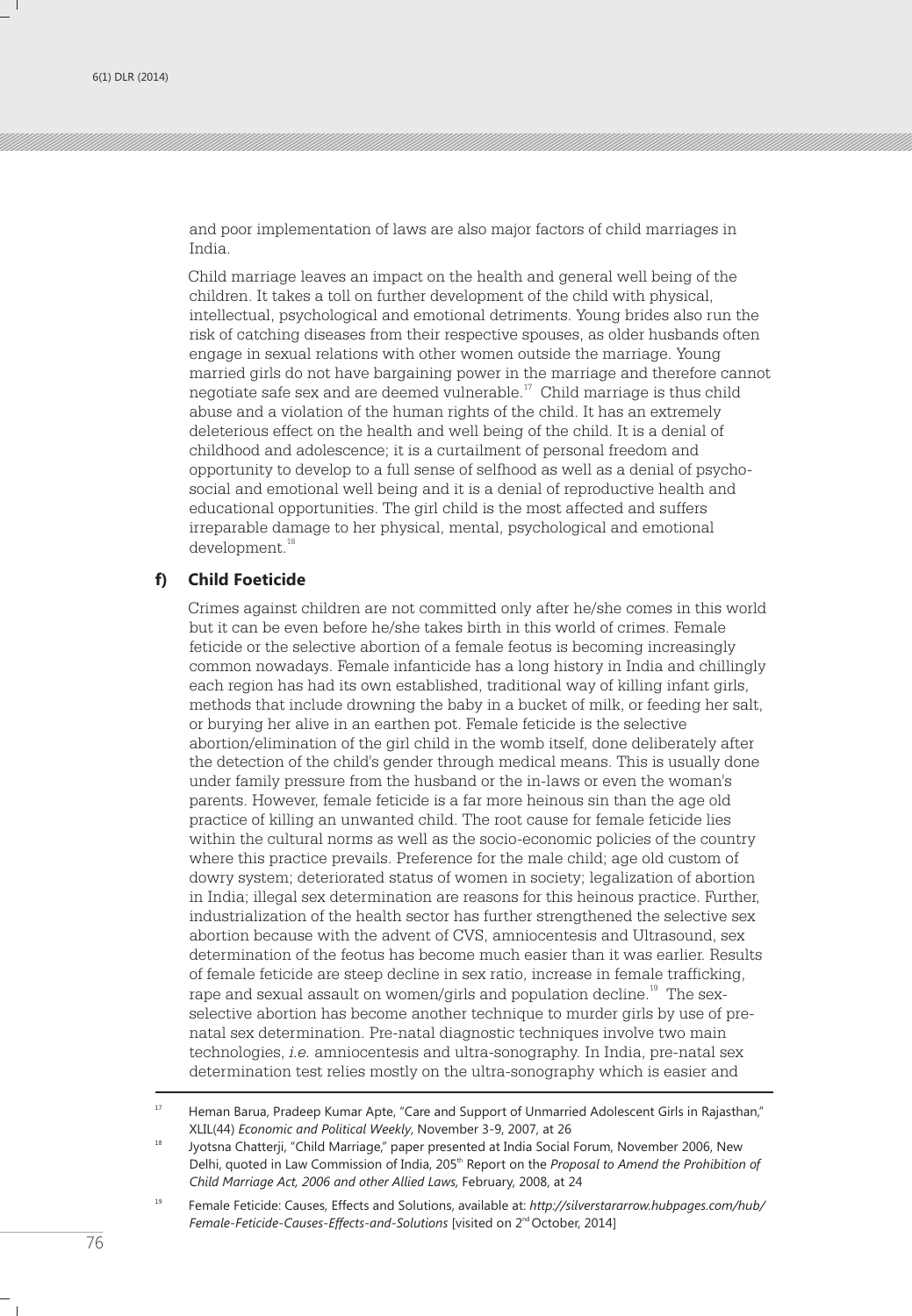

cheaper to conduct than amniocentesis. Most physicians are largely conscious of the ethical implications of this technology and are opposed to sex selection. However, a small number of unscrupulous practitioners have become rich by performing illegal sex diagnoses or sex-selective abortions.

## **g) Child Labour**

The term 'Child Labour' is used as a synonym for 'employed child' or 'working child'. However, child labour can be defined as that segment of the child population which participate in work either paid or unpaid. $20$  Today the incidence of child exploitation has posted a serious threat to the world and particularly India. It has been a perennial social evil of our country and no suitable remedy has been traced out so far to curb the menace. No doubt the child exploitation is legally prohibited but in reality it is rare to see an occupation where children are not exploited.<sup>21</sup>

The economic practice of child labour in India dated back to industrial revolution in the country. Since then, the demand of industry for cheap labour grew up so rapidly and the poverty of the masses became so acute that the tendency to exploit child labour among the employer increased in unprecedented manner and consequently children begun to be employed in organised factories and other establishments in large numbers. $^{22}$  Poverty makes the parents send their children to seek employment at an early age, as their earnings are essential for the survival of the family. Parents do not have the means to support and educate them; they want them to start earning as soon as possible. Similarly, low wages have a direct bearing on the prevalence of child labour in India.<sup>23</sup> The lower socio-economic groups of population are illiterate. They only think about the present time, which is their sole concern and worry. They never think of future. They are fully satisfied with what they gain by the earnings of children. It is ignore by them that their children may participate even in educational opportunities.<sup>24</sup> Child labour is preferred not only due to low wages but also because children are obedient, submissive, trouble free and are prepared to do all types of work without demanding over time, medical benefits and holidays etc. they are more needy and more active; they have less developed egos and status consciousness. Moreover, children can be easily punished for minor mistakes. Socio-cultural disparities may also contribute to child labour. Many societies display historical injustices and traditional taboos. The phenomenon has racial and social origin, interwoven issues of class and caste and the remnants of slavery. It is obvious that children used for labour exploitation are lured from particular racial or social groups, rather than from the well-endowed group in power.<sup>25</sup> Another direct cause of child employment is the situation at home. There may be tension and uncertainty, provoked or increased by poverty; the father may have left home; the mother may be alone; the father or mother, or

<sup>&</sup>lt;sup>20</sup> Suresh Chander, *Child Labour in Informal Sector: A Sociological Study*, Sun Rise Publications, New Delhi, 2004, at 63

<sup>21</sup> Paras Diwan, *Child and Law,* Panjab University Publication, Chandigarh, 1985, at 441

<sup>22</sup> T.N. Bhagoliwal, *Economics and Labour and Social Welfare,* Agra, Sahitya Bhawan, 1976, at 651

<sup>23</sup> Arbind N. Pandey, "Child Labour" *Competition Refresher*, May 2003, at 33

<sup>24</sup> Narendra Prasad, *Population Growth and Child Labour: The Indian Dilemma*, New Delhi, Kanishka Publishers, 2001 at, 122

<sup>25</sup> Dolly Singh (ed.), *Child Rights and Social Wrongs: An Analysis of Contemporary Realities*, Kanishka Publishers, 2001, at 187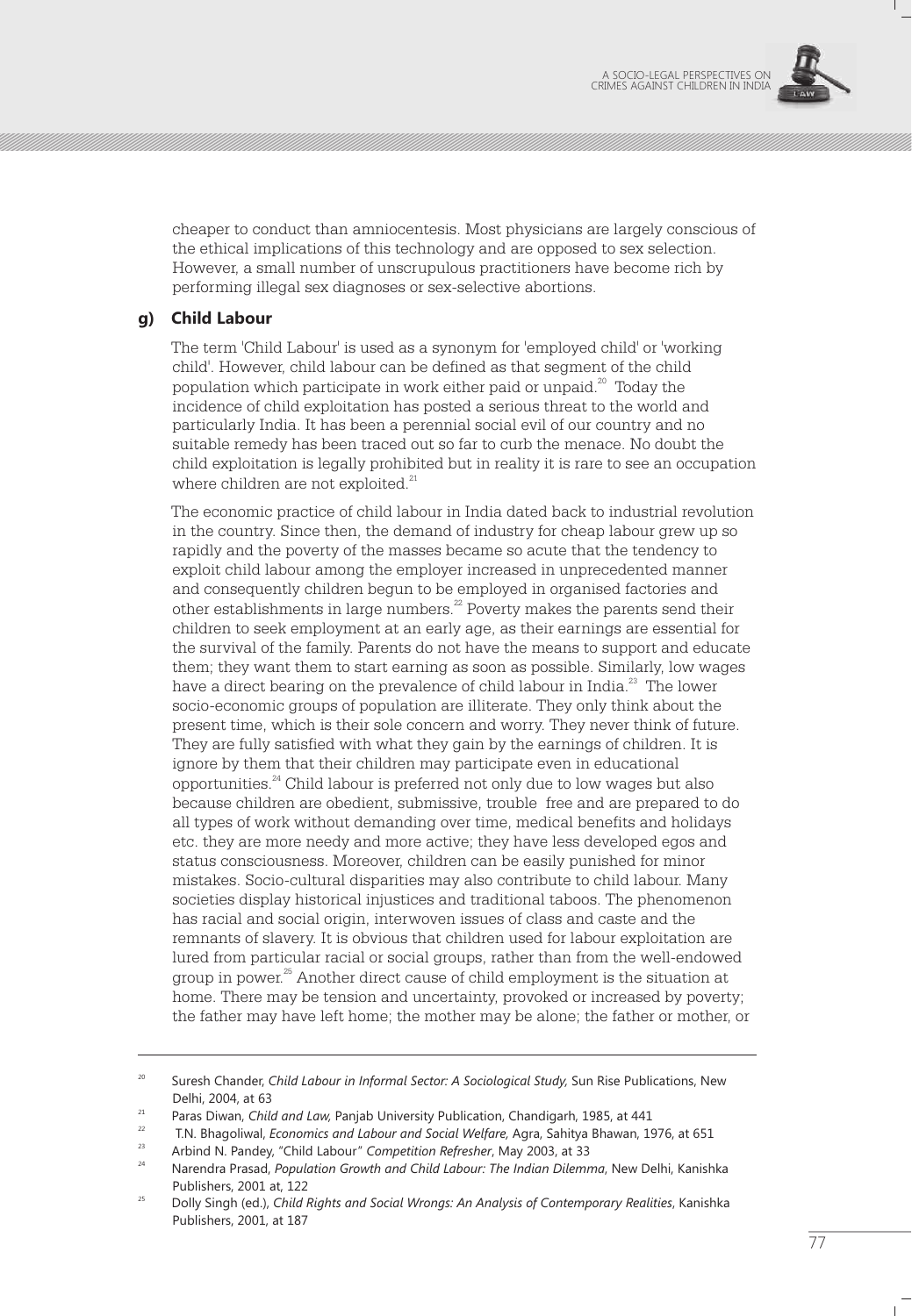both, may fall ill, or become physically unfit or die. $^{26}$  Migration is another cause of child labour, when family had to move from one area to another due to agricultural cycle; his wife and young children either move with him or stay back to look after the family in his absence. In the urban areas, when the whole family moves from their village to the cities, they face problem of lack of shelter, hunger, joblessness etc., and it forces the children to join the revolution is becoming a stabilized reality and wages of agricultural labourers has substantially gone up, labour families have pressed into service their child population, tempted by relatively good earnings.

Although extent and nature of child labour vary among countries and regions, child labour remains a widespread phenomenon. The Magnitude of the problem, especially in developing countries, is great and task of attacking it is urgent. What gives cause for concern is work that places too heavy burden on the child; work that endangers his safety, health or welfare; work that takes advantage of defenseless of the child; work that exploits the child as a cheap substitute for adult worker; work that uses the child's effort but does nothing for his development; work that impedes the children's education and training and prejudice his future. Child labour of this kind must be target of national or international action.<sup>27</sup>

#### **h) Child Prostitution**

Child prostitution designates the use of children for sexual activities in exchange for remuneration or another form of retribution such as gifts, food, clothes, etc. This activity is included under the umbrella term of sexual exploitation. These children work on the streets or in establishments such as brothels, clubs, massage parlours, bars, hotels, or restaurants. Both boys as well as girls are driven to prostitution. It is easier to abuse a child than an adult. Sexual exploiters utilise the docility of children because they are less able to defend themselves. This deviant attitude is often caused by the feeling of sexual and economic power, by the desire for new experiences, or by the feeling of impunity related to anonymity. Moreover, in certain cultures, myths and prejudices often justify the search for sexual relations with children. In Asia for example, some men are persuaded that the fact of having sexual relations with very young virgin girls prevents them from contracting HIV/AIDS, as well as curing this illness. Most men believe also that having sexual relations with a virgin increases their virility, as well as bringing longevity and success in business.<sup>28</sup>

Sexual abuse degrades the very soul of the victim particularly children who are vulnerable to sexual abuse and exploitation by unfamiliar persons both for commercial and non-commercial purposes. The commercial sexual exploitation of girls is a global, the multi-million dollar industry and pouring money into the hands of private citizens, government and police. Child prostitution and involvement of large number of children for flesh trade is the most serious manifestation of child abuse. Young innocent girls are kidnapped and sold either to men who are not able to get spouses in life, or to the owner of a brothel who purchases these girls and brings them up till they are grown up, whereupon they are treated as objects in the market of women flesh. There has always been a

<sup>&</sup>lt;sup>26</sup> Elias Mendelievich (ed.), *Children at Work*, International Labour Office Publication, Geneva, 1980 at 8<br><sup>27</sup> Child Labour Breast of the Director Concret to the International Labour Conference Ch<sup>ip</sup> Geology

Child Labour: Report of the Director- General to the International Labour Conference, 69<sup>th</sup> Session, International Labour Office, Geneva, 1985, at 37

<sup>&</sup>lt;sup>28</sup> Available at: *http://www.humanium.org/en/child-prostitution* [visited on 15<sup>th</sup> September, 2014]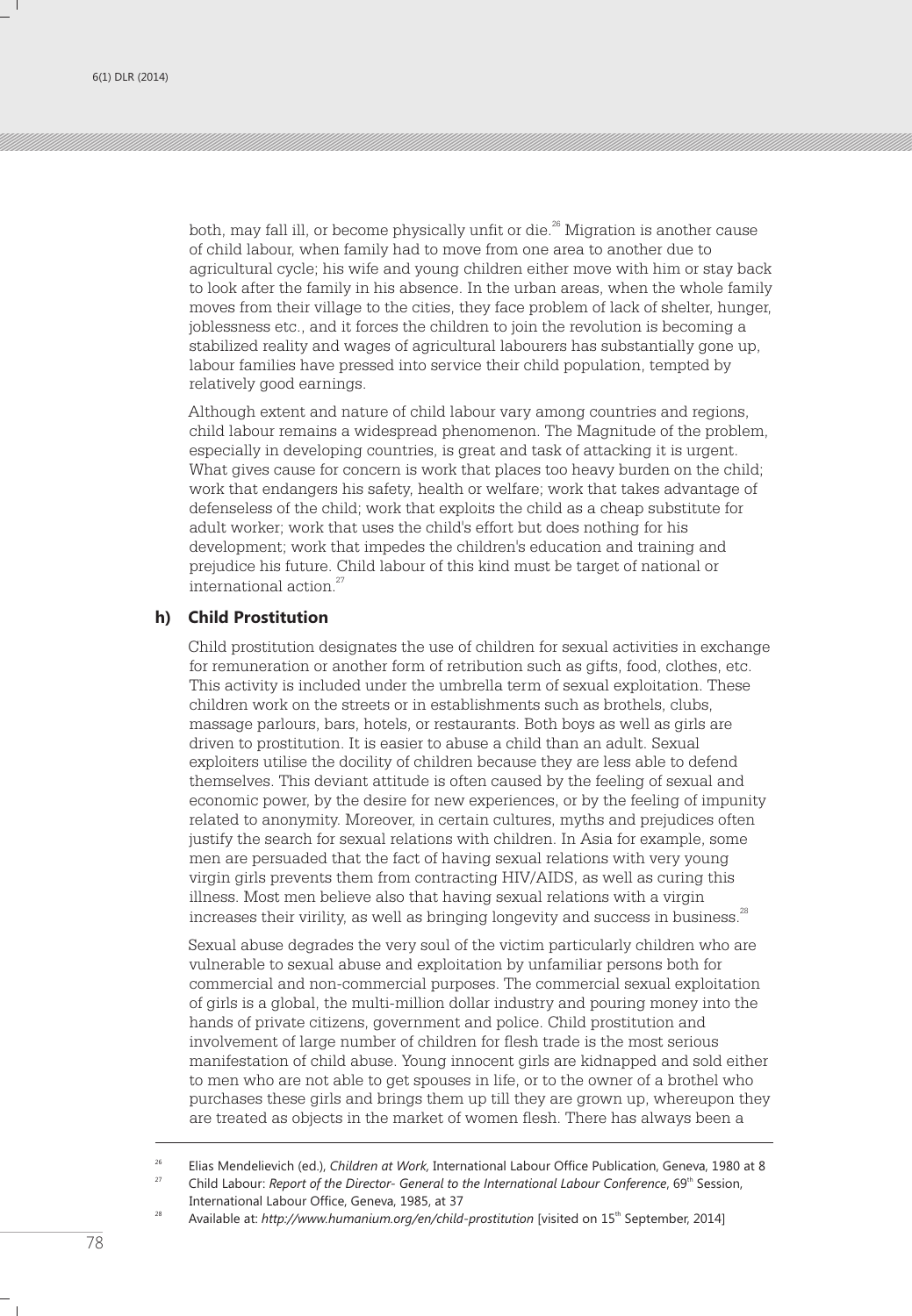

demand of children for sexual purposes. In India, sometimes sexual abuse starts during infanthood. Quite often child's own relatives are responsible for such abuse. A majority of girls in prostitution are forced into this practice either by unscrupulous adults or by poor parents and guardians. In India, approximately 20% of the prostitution constitutes 11 to 13 years old girls. Poverty alone is not root cause of child prostitution; it is coupled with the existing socio-religious status of women and prevailing national structure. The victims of this profession age very rapidly, due to lack sleep, malnutrition, having to satisfy abnormally large number of customers, multiple abortions and venereal diseases.<sup>29</sup> One of the forms of child prostitution in India is in the form of devadasi system. In some parts of India a few centuries ago a practice developed under which a few women were made wives of god and named as *Devadasis, Jogins, Basavis, Kalawants, Paravatis* or *Mathammas.* These wives of God lived in or around the temples. They performed some duties at the temples and participated in the religious functions. They were an integral part of many large Hindu temples. In addition to their religious duties, the Devadasis were a community of artists. They presented dance and music performances at the temple as well as at private functions. It was customary for the elite to invite devadasis at marriages and family functions.<sup>30</sup>

# **i) Child Trafficking**

Trafficking in children is a growing problem in our country. Generally, it is felt that trafficking of children takes place for sexual exploitation but trafficking for forced labour, slavery, servitude, marriages and for the removal of organs is also very common. The trafficked children are most commonly used for labour in brick kilns, factories, construction work, sweatshops, as domestic servants and for the prostitution and pornography. Children become victims of trafficking due to various diverse factors. Poverty is the most identifiable factor driving the children into trafficking. People are forced to leave their natural habitat and are migrated to places where jobs are available. In search of job, male members leave behind their wives and children. These women and children becomes prey to evil intention of traffickers who lure them away with temptation of jobs and push them in prostitution or domestic work. Some other factors which lead to child trafficking include, natural calamities and poor rehabilitation of victims of disaster, Indian tribal *(Nats, Kanjar, Bedia)* where girl children traditionally earns through prostitution, male unemployment, weal law enforcement in border areas due to insufficient or corrupt policing, clandestine nature of this crime, lack of political will in setting up necessary infrastructure for protection of women and children. Child trafficking is not a new phenomenon. Women and children are bought and sold ever since human civilization came into existence but in the recent past there is an increased reporting of it, making it more visible than ever before. Children are trafficked because there is demand for them. The supply comes easy as children are the most vulnerable section and therefore can be manipulated, coerced, bought and sold.<sup>31</sup>

### **j) Child Delinquents**

From the inception of civilization people have appreciated that proper child

<sup>29</sup> Nuzhat Parveen Khan, *Child Rights and the Law,* Universal Law Publishers, New Delhi, 2012, at 152-53

<sup>30</sup> Anil Chawla, "Devadasis-Sinners or Sinned Against," available at: *http://www.samarthbharat.com/files*  /devadasihistory.pdf [visited on 30<sup>th</sup> September, 2014]

 $31$  *Ibid.*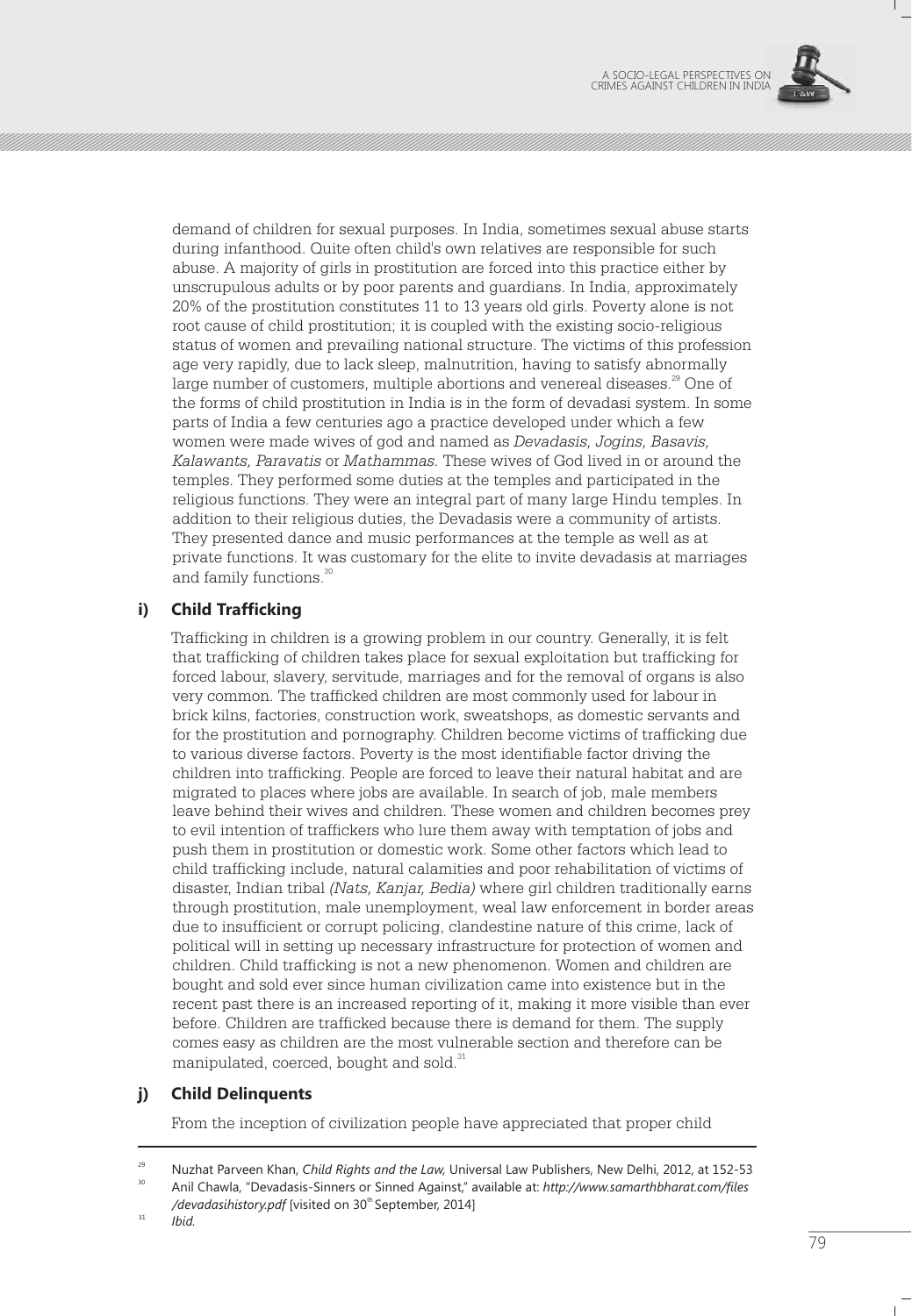development is the key to its perpetuation. Children are the most vulnerable group in any population and in need of greatest social care and protection. Due to their vulnerability and dependence, there is always a chance of them being exploited, ill treated and directed into undesirable channel by anti-social elements in the community. It is a fact that despite the utmost care and protection, children have from time immemorial indulged in deviant or antisocial behaviour. Such behaviour of children which is otherwise termed as 'juvenile delinquency' has been regarded as problem in every age.<sup>32</sup>

Since a nation's future depends upon young generation, children deserve compassion and bestowal of the best care to protect this burgeoning human resource. A child is born innocent and if nourished with tender care and attention, he or she will blossom with faculties physical, mental, moral and spiritual, into a person of stature and excellence. On the other hand, noxious surroundings, neglect of basic needs, bad company and other abuses and temptations would spoil the child and likely to turn him a delinquent. Our children being an important asset, every effort should be made to provide them equal opportunities for development so that they become robust citizens physically fit, mentally alert and morally healthy endowed with the skills and motivations needed by society.<sup>33</sup>

# **CRIMES AGAINST CHILDREN: SUGGESTED SOCIO-LEGAL REMEDIES**

### **Following are the suggestions forwarded by the author which may be suitable for preventing the crime against children:**

- i. There is no uniform definition of 'child' under the Indian laws. So, author here suggests that there should be uniformity regarding age of children whether we are defining him/her as 'child' or 'minor.' Legal age to define a person as 'child' should be 18 years for all purposes in all legislations including labour legislations.
- ii. Child marriage is also one of the forms of crimes against children and especially in case of girls' children. So, author here suggests that one of the ways to stop child marriages is increasing the age mentioned in the Marital Rape *i.e.* Exception to Sec. 375 of IPC. The age should be enhanced from 15 to 18 years.
- iii. Most of the people are aware of Police Helpline number 100 to contact the police in case of emergency but most of them are ignorant about CHIDLINE 1098 service for protection of child in case of emergency. This is India's first 24-hour toll free, emergency phone service for children in need of aid and assistance run by NGO Childline India in selected cities/districts of India. This emergency helpline number should be displayed at all public places like railway stations, bus stations, airports, public parks, amusements places, banks, shopping malls, hotels and restaurants, police stations/posts, schools and other institutions, all government and private or semi-government buses, autos and other modes of public conveyance used by public at large with a view that general public

<sup>32</sup> S.K. Chatterjee, *Offences against Children and Juvenile Offence,* Central Law Publications, Allahabad, 2013, at 257

<sup>&</sup>lt;sup>33</sup> Justice V.R. Krishna Iyer, "Jurisprudence of Juvenile Justice: A Preambular Perspective," Souvenir of the International Conference on Shaping the Future of Law, organised by the Indian Law Institute, New Delhi on 21-25 March, 1994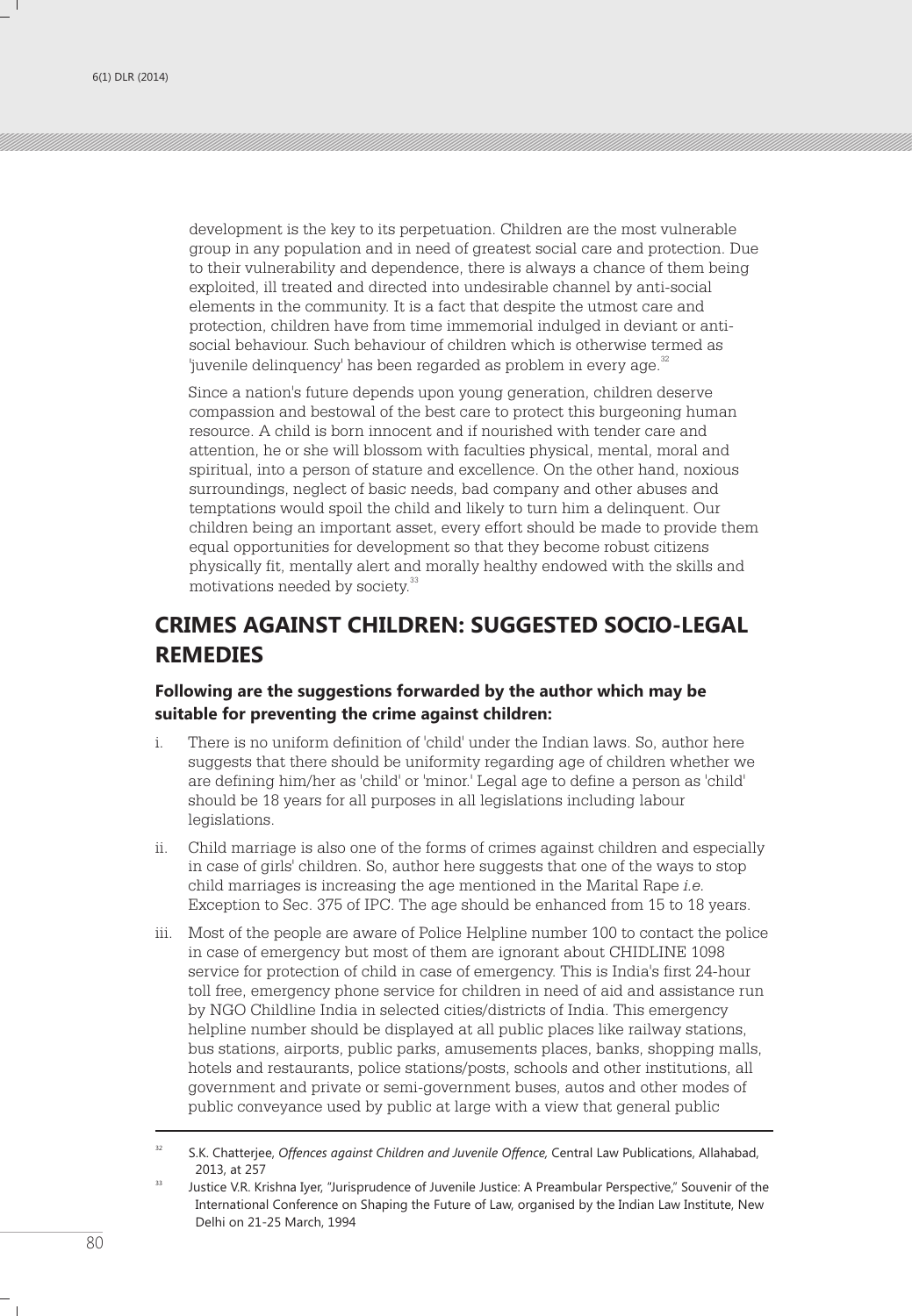

including children should be aware of this helpline number in case any emergency arises.

- iv. Child labour is also one of the forms of crimes against children which is directly associated with poverty. One of the failures of most of the labour legislations dealing with children is lack of its implementation and meager punishments and penalties. There are very few prosecutions in case of child labour and violators go scot-free just by paying the fine. Therefore, author suggests that first of all age limit for children to work should be increased from 14 to 18 years as India is also signatory to Convention on the Rights of Child,  $1989<sup>34</sup>$  which defines that child is a human being below the age of 18 years. Secondly, there should be stricter punishments and heavier penalties in case a person employs child labour which is lacking in almost all labour legislations of India and at the same time there should be proper implementation of the laws by the labour officers and police officials.
- v. Police officials should be given specialised training in matters connected with crimes against children so that they should deal in effective manner in a situation when offences are committed against children. There should be having a separate children cell in police stations in-charge of a woman police officer specially trained in criminal issues related with children to deal exclusively with the crimes committed against children. Further, there is need to have a special task force in the police which should exclusively deal with cases of crimes committed against children.
- vi. All Central and State legislations containing provisions for protection of the children against crimes should be repealed and there should be a separate Children Code in India known as "The Children Code of India (CCI)" to deal exclusively with violation of child rights and crimes committed against children. This Code should contain severe punishments and heavier penalties in case of crimes against children or violation of child rights.
- vii. Proper implementation of the laws relating to protection and welfare of children is possible only when there is proper vigilance by the society over the laws, policies and programmes relating to welfare and protection of children.
- viii. One of the methods to protect children from crimes is to educate them about their rights. Children must be given awareness of their rights. There should be provisions in the school curriculum regarding awareness about child rights and the law relating to any type of child abuse so that children should know that there are laws under which they are given protection from any type of abuse.
- ix. Training about child rights and protection of children from crimes should be essential pre-requisite of the pre-service and in-service training programmes for police officials, executive officers, judicial officers, law officers, public prosecutors, health workers, teachers and institutional heads managing the children institutions.
- x. Children are abused because abuser thinks that due to fear, shame or shyness child will not disclose this to anyone. Children do not disclose because they might think that their parents will take it otherwise or will not trust upon them. Researcher is of the view that this is very complex issue which cannot be sorted by law and therefore suggests that for this family ties should be strengthened. Parents will have to treat their children as friends so that they should be

India accessed this Convention on 11<sup>th</sup> December, 1992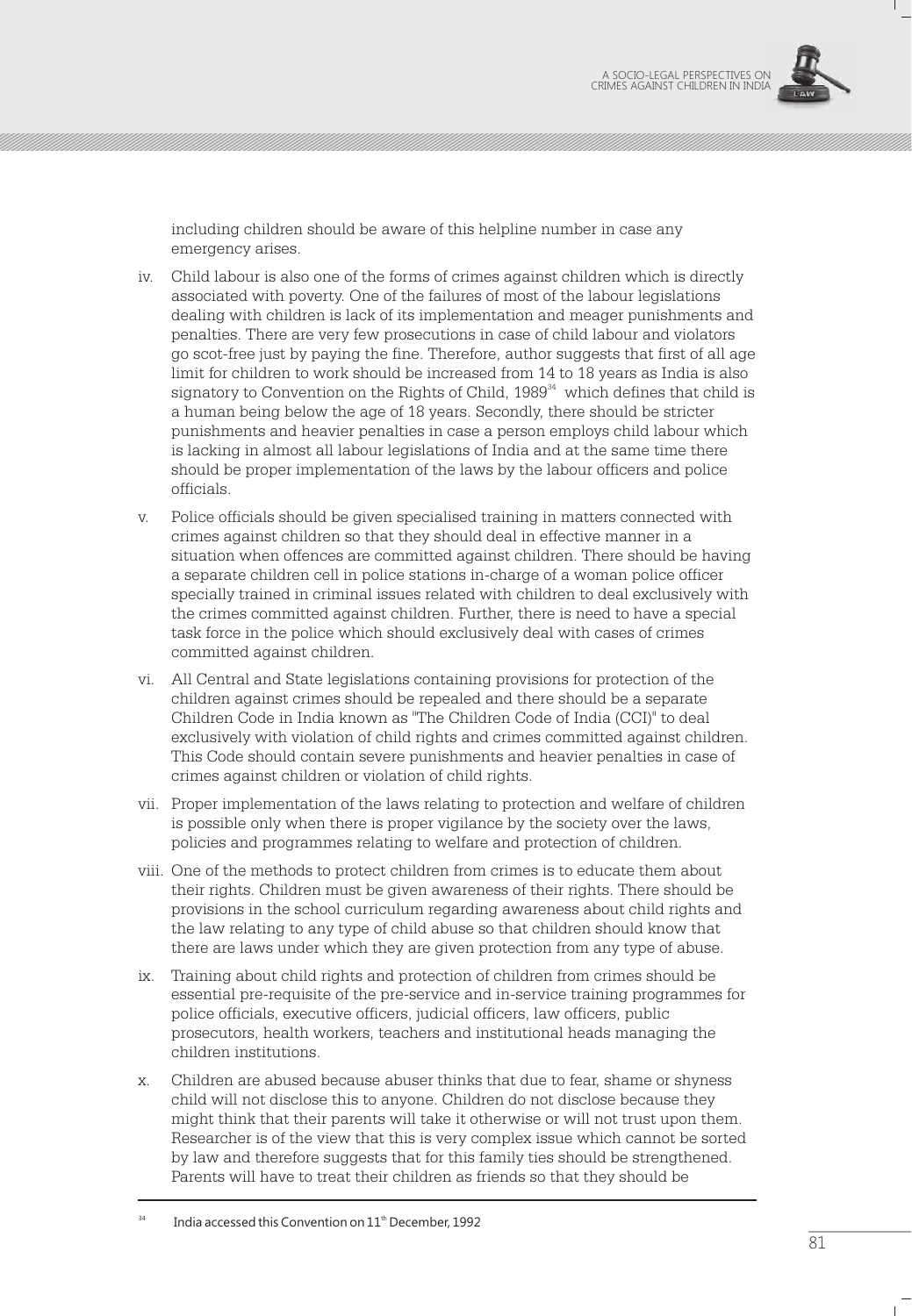encouraged to express their views without any fear or shame. Parents have to teach their children that if something inappropriate happens with them in family, school, neighbourhood, or at any other place they must immediately report to them. For parents children should be their first priority than society. They must report to the police or approach before appropriate authorities if something bad happens with their children only then they will be able to justify as parents in front of their children. Last but not the least there should be change in the mindset of the society and this is possible only through education and awareness. Old age prejudices against girl children must be eliminated.

- xi. Though Internet can be used as medium to generate public opinion to raise voice against rising incidences of crimes against children but it can also be used a means of committing crimes against children. Child pornography and abuse of children by the use of Internet is also one of the complex issues which need to be addressed on urgent basis. Porn websites containing sexually explicit material are also one of the reasons for growing sexual violence against children. Government must evolve some technology to filter these sites with a view to block this. People must come forward and make complaint to the Department of Telecommunication, Government of India, if they come across any porn website containing material of child abuse. Parents must use software which filters these websites when their children access Internet and they should also educate their children about the pros and cons of Internet. Police officials must be Police officials must be given proper training to deal with these cyber crime issues related to children.
- xii. There should be online national data (including their photo graphs and finger prints) of all persons accused/convicted of committing crimes against children so that general public be aware of these persons. Identity of the persons accused or convicted of committing offences against children should be disclosed publically.
- xiii. Last but not least, a strong political will is necessary to combat crimes against children. State must play its positive role towards children and State functions through elected representatives of people and if they are not serious against children then who will come forward for their rescue and protect them from crimes?

# **CRIMES AGAINST CHILDREN: AN OVERVIEW**

Noble laureate Dr. Rabinder Nath Tagore once said: A nation's children are its supremely important asset and nation's future lies in their proper development. An investment in children is indeed an investment in future. A healthy and educated child of today is the active and intelligent citizen of tomorrow.<sup>35</sup> Crimes against children should be taken as crimes against humanity and protection of children from crimes is collective responsibility of the state, family and society. It requires a concerted effort on the part of every member of society and it should start from family which is the basic unit of the society and has the primary responsibility to provide care and protection of children. Being an important member of civilized society we must fulfill our duty towards children by providing them a conducive environment to develop his/her physical, mental, moral and spiritual personality. It is our duty to give them a world free from hate, neglect, violence and abuse. In India, much work has been done by the government regarding welfare of children and protecting them from

<sup>35</sup> "Juvenile Deviations and Protection in the Context of the Juvenile Justice Act, 1986", 25(1-3) *Indian Journal of Criminology and Criminalistics*, 2004, at 12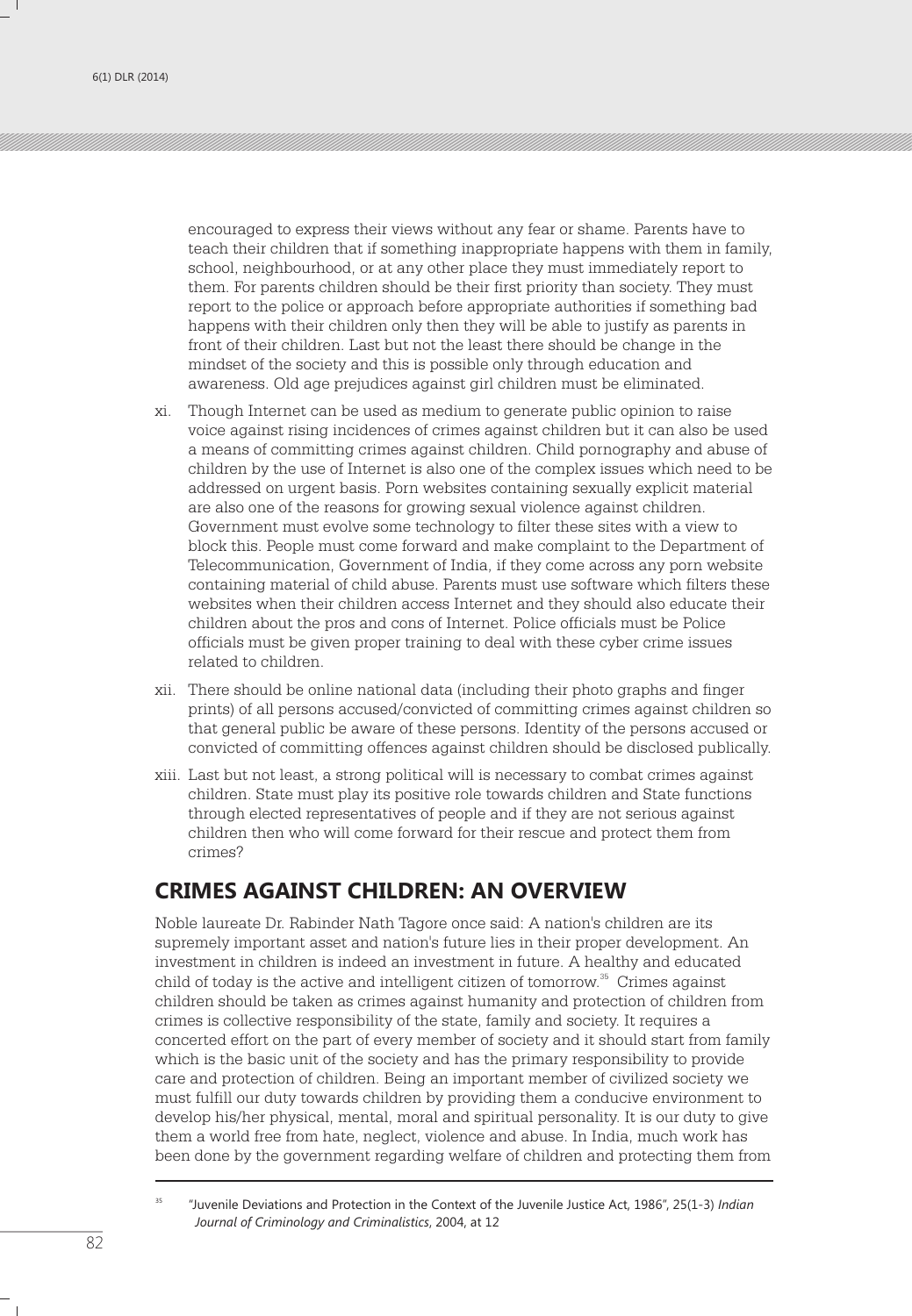

Τ.

crimes, but still lot more has to be done in practice for proper enforcement of the rights of children and effective implementation of laws, policies and programmes relating to protection, survival and welfare of children. So, let us make a peaceful world for a child that is free from fear, hate, neglect, violence, abuse and crime. As rightly said by the great Tamil Saint Thiruvalluvar: "The touch of children is the delight of the body; the delight of the ear is the hearing of their speech." 36